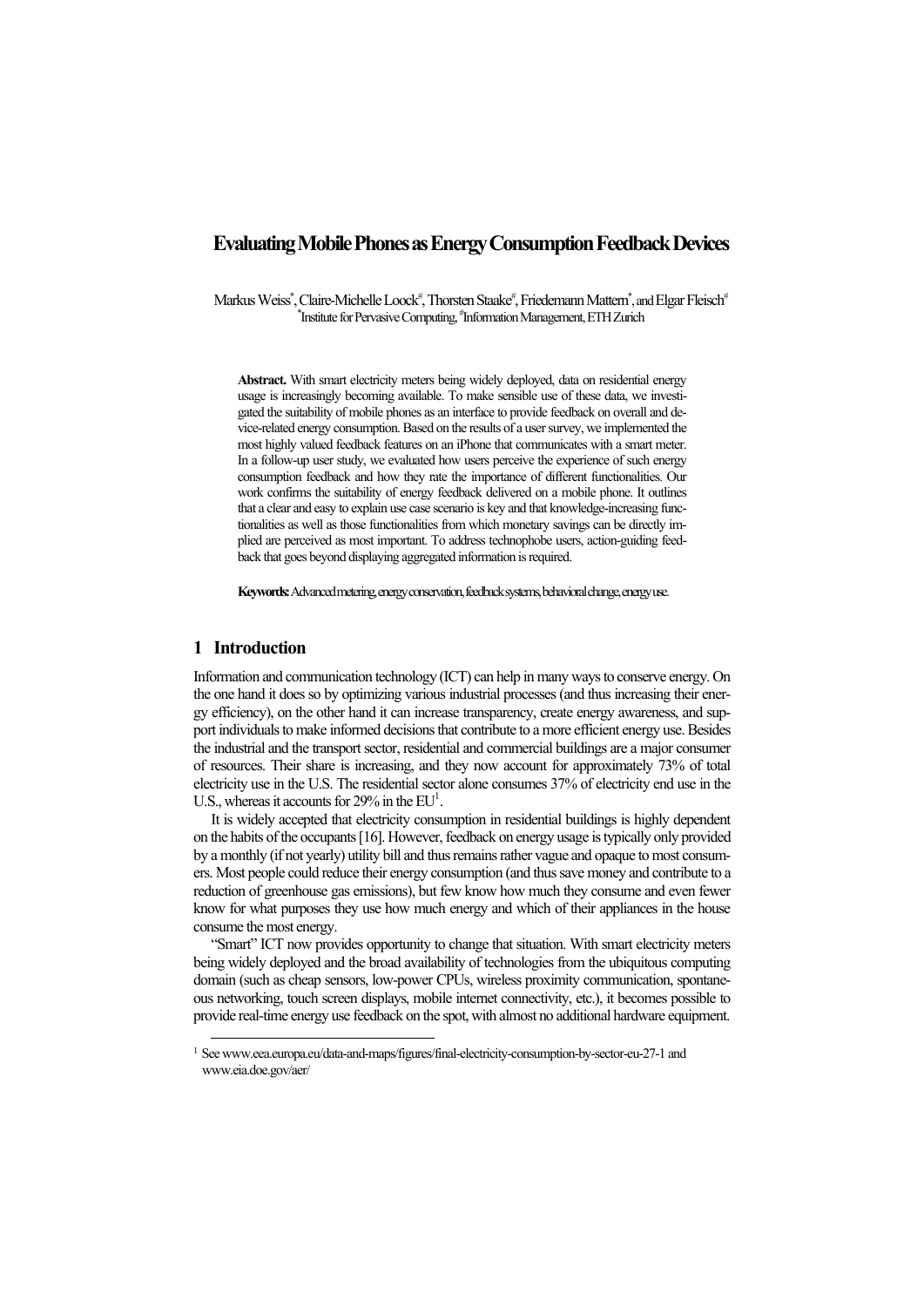The main contribution of this paper is the goal-driven development of a mobile phone application2 for residential energy monitoring based on consumption data acquired by a smart meter. It considers general experience on feedback systems described in the psychological literature as well as results obtained from a survey of potential users. The resulting prototype on an iPhone shows how mobile phones can help users to monitor and control their energy consumption and allows evaluating which functionalities are regarded as most important, also with regard to individual differences concerning technological affinity.

The structure of the remainder of this paper is as follows: We first discuss related work before we outline in section 3 different feedback features that are important to get "users in the loop" when it comes to electricity conservation. In section 4, we describe the survey we conducted to gather an indicative basis for our prototypical development. Section 5 describes the experimental setting we used to evaluate the suitability of electricity feedback on mobile phones. In section 6, we describe the user study and report on selected results, before we summarize our main findings and conclude with an outlook in section 7.

## **2 Information Provisioning on Mobile Phones**

With the rise of ubiquitous computing, data about real-world events is being captured at an increasingly detailed level. Together with the rapid growth of the mobile phone market and mobile internet access, this has led to a large number of mobile applications which aim to support users' daily life in a wide range of areas. To name a few, this ranges from insurance claims assistance [3] over shopping assistance [2] to emergency response [13].

Other work focuses on providing information about the personal environmental impact of travel, shopping, and residential resource consumption. Ecorio (ecorio.org) and Carbon Diem (carbondiem.com) for example allow for tracking the personalized carbon footprint with the help of the smart phone´s GPS sensor. The greenMeter (http://hunter.pairsite.com) aim at reducing the fuel consumption and resulting cost by using the mobile phone's internal accelerometer to measure forward acceleration and calculate fuel economy as well as carbon footprints. The Carbon Tracker (www.clearstandards.com/carbontracker.html) application serves a similar purpose, but bases the calculation mainly on self-reporting. The authors of [10] developed a mobile application prototype that semi-automatically senses and reveals information about personal transportation behavior and motivates users to choose green transportation.

Information provisioning with respect to residential resource consumption has received considerable attention lately. There exist numerous mobile phone applications that allow users to monitor the electricity consumption of individual household devices. These solutions are often based on smart power outlets, like Tendril (tendril.com) or the Energy UFO (visiblenergy.com). Once installed, they measure the attached load and are capable of transmitting the measurement data wirelessly to a remote user interface (UI). However, these products lack the possibility to aggregate the consumption of multiple sensors and to fuse the different data into a comprehensive picture. To surpass this limitation, other work has focused on developing systems that combine multiple sensors. The authors of [23] built a system that enables the integration of commercially available smart power sockets that transmit their measurements via Bluetooth or Zigbee. A gateway is responsible for the discovery of the smart sockets within wireless communication distance. The approach facilitates functions such as remote on/off switching, and offers local aggregates of device-level services (e.g., the accumulated consumption of all sockets). While the concept is

 <sup>2</sup> Technical details about the infrastructure and its components can be found in [22].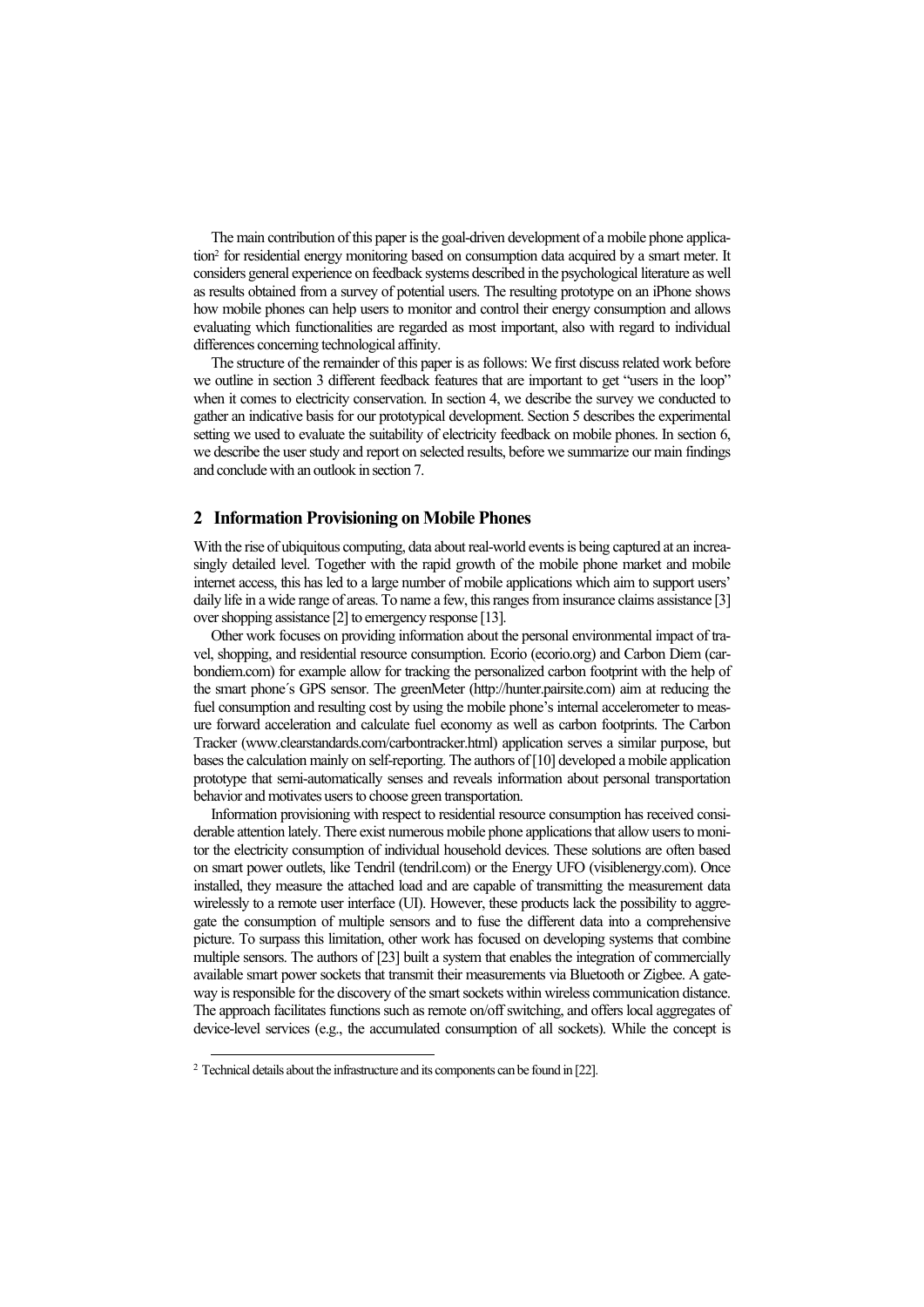interesting and helps to provide important findings for future work, deploying a large number of sensors in a residential environment is often too cumbersome and expensive. In contrast to solutions which provide consumption feedback on device level, Peterson et al. [18] use a circuit breaker box that has to be attached to the fuse box to acquire the electricity data per circuit. Other work has been conducted by Björkskog et al. [4] who developed a mobile prototype targeted to establish a more playful access to energy consumption data to better address non-engineeringrelated user groups.

Our mobile phone application differs from those applications as it is fully integrated into a backend architecture that is based on smart meter technology which is going to be installed in large numbers in the U.S. and Europe over the next years. This allows us to combine both, feedback on the entire electricity consumption and – with a simple yet powerful functionality – on the consumption on device level. We also emphasize on concepts to present and preprocess information in a way that motivates users to become engaged into their energy consumption.

## **3 Energy Consumption Feedback**

We expect that automation and ambient, autonomous systems will play a major role in increasing energy productivity and energy efficiency. However, in addition to systems which do not require user involvement, approaches that explicitly get users engaged into a sustainable lifestyle can considerably help to achieve today's ambitious saving targets. User-induced saving effects mainly result from two factors: First, the energy demand of many loads (including heating, air conditioning, ventilation, warm water systems, driving habits, etc.) is highly dependent on how we operate them. Virtually identical households (same buildings, same number of habitants, identical age, same location etc.) can vary by a factor of 2.6 in energy usage [17]. Second, the decision to invest in efficient devices and energy saving technologies (including ambient systems, thermal insulation, etc.) is largely up to the consumer. Therefore, awareness and willingness to take action are crucial. Both aspects can be addressed by ICT.

The existence of many unnecessary loads can be attributed to a lack of transparency in energy consumption [5]. This leads, at least partly, to lost saving potentials, because residents lack knowledge about their energy consumption in general as well as about the pool of devices used at home. In fact, they have rather limited possibilities to investigate their household's efficiency with simple measures [20]. However, feedback has been shown to be one of the most effective strategies in reducing electricity usage in the home [12]. With the advent of low-cost sensing technologies and advances in machine learning, we now have the potential to provide personal, relevant feedback in real time for a variety of consumption activities [11].

It is generally expected that with detailed and immediate feedback, 5% to 15% of the residential electricity consumption can be conserved [6]. However, to maximize saving potentials, technology itself is not sufficient, nor is the pure visualization of consumption values in some "obscure" electrical measurement unit. In fact, feedback on energy consumption is often presented in a rather technical and non-interactive way on somber devices that lack the ability to motivate users. We tried to improve on that: By connecting a smart electricity meter with a mobile phone application, our electricity feedback prototype is not only particularly easy to use (and features a nice interface on an iPhone), but it realizes those features that seem to be most promising in terms of energy feedback. Following the literature [9], feedback in the context of energy monitoring has to feature several key characteristics, which we outline below.

*Reduce usage barrier.* Many available energy monitoring systems require either complex installation around the central fuse box or the use of many electricity sensors. These systems typical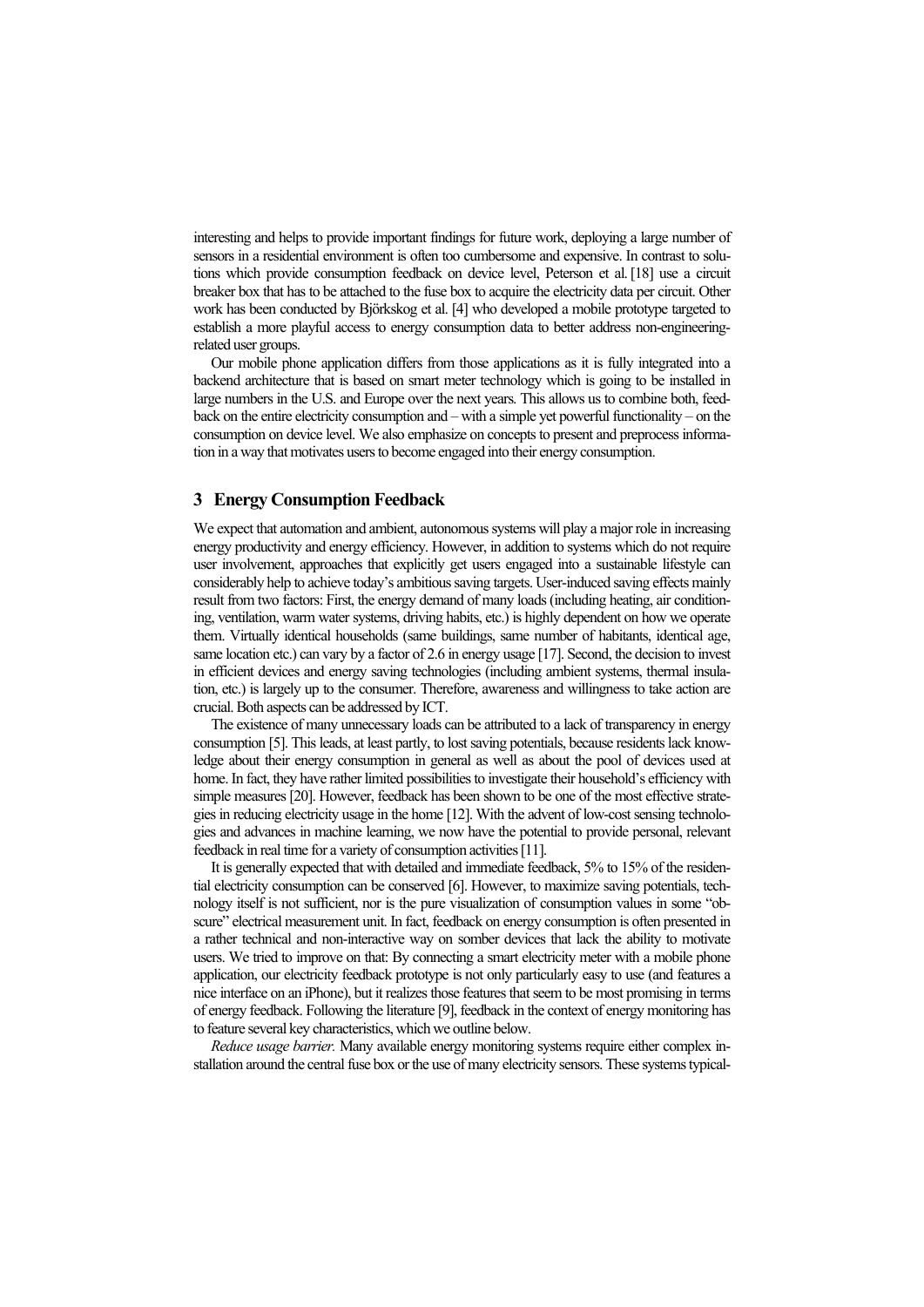ly induce a high usage barrier because the wiring around the fuse box is – at least across Europe – only accessible to technicians, and because equipping appliances throughout the house with a dedicated sensor is costly and rather burdensome3. However, since energy monitoring is a low involvement topic for many people, systems should be designed to allow for easy interaction.

*Strong integration into daily life.* Integration of feedback into users' daily life is important for long term energy conservation. Trials have shown that when using an additive battery-dependent display for feedback, in 50% of all cases users do not replace the battery once it is depleted [21]. This indicates a loss of interest after the initial curiosity has been satisfied. Thus, since not being integrated into daily life, these additive displays seem not capable motivating for a longer time.

*Timeliness of informational support.* Feedback should be provided frequently, in real time, and at hand when needed allowing users to relate feedback to a certain behavior or device usage [1]. Continuous feedback has been proven to be most effective. The authors of [20] investigated the effects of continuous versus monthly feedback. The results show that people confronted with continuous feedback save more (12 %) than those who had received monthly feedback (7%). In addition, only feedback that is at hand when needed is able to satisfy spontaneous curiosity.

*Breakdown of the entire energy consumption.* It is important to provide a possibility to disaggregate the overall consumption. A breakdown (e.g., allocation to specific rooms, appliances, or times of the day) is a powerful way of establishing a direct link between action and result. This considerably improves the intensity of reflection and interpretation of a measure [9].

The above-mentioned characteristics are believed to be important for energy feedback systems to be effective. Hence, we further investigate them in the next sections. We specifically consider how to get "users in the loop", to attract users' attention, and to increase the added value for users.

#### **4 The User Survey**

-

Before designing and developing an energy consumption feedback prototype, we conducted a survey to provide us with an idea what functionalities users would expect. The survey design was developed in three steps. First, we initiated and led a discussion in a focus group<sup>4</sup> in order to identify two applications where the participants were confident that these were easy to explain in a paper-based survey and offered varying degrees of the above-mentioned characteristics. Applications which were found to be suitable were:

1) A mobile phone application that utilizes a smart metering infrastructure that allows users to get feedback on the consumption of individual appliances (timeliness of informational support, suitable for investigation of specific loads, high degree of interaction, and portability).

2) A washing machine with a simple display which provides feedback on energy consumption of specific programs and information on the energy that is saved by choosing eco-programs (low timeliness of information, low degree of interaction, and no portability).

The approach of contrasting two different applications allowed us to draw conclusions based on the "inverse" application, and we also expected the study design to reveal the degree to which user expectations achieved a mature state, i.e. a state where they can be used as a stable basis for a requirements analysis. In a second step, we extended the question catalogue by a set of constructs to evaluate general functionalities of consumption feedback. We used established constructs taken from the Technology Acceptance Model (TAM) [7], constructs on the word of mouth, and questions concerning the willingness to pay. To evaluate the validity of the reported willingness to pay,

<sup>&</sup>lt;sup>3</sup> A comparison of different energy monitoring solutions can be found in [16].

<sup>4 3</sup> experts from academia, 4 industry experts, and 4 employees of consumer organizations.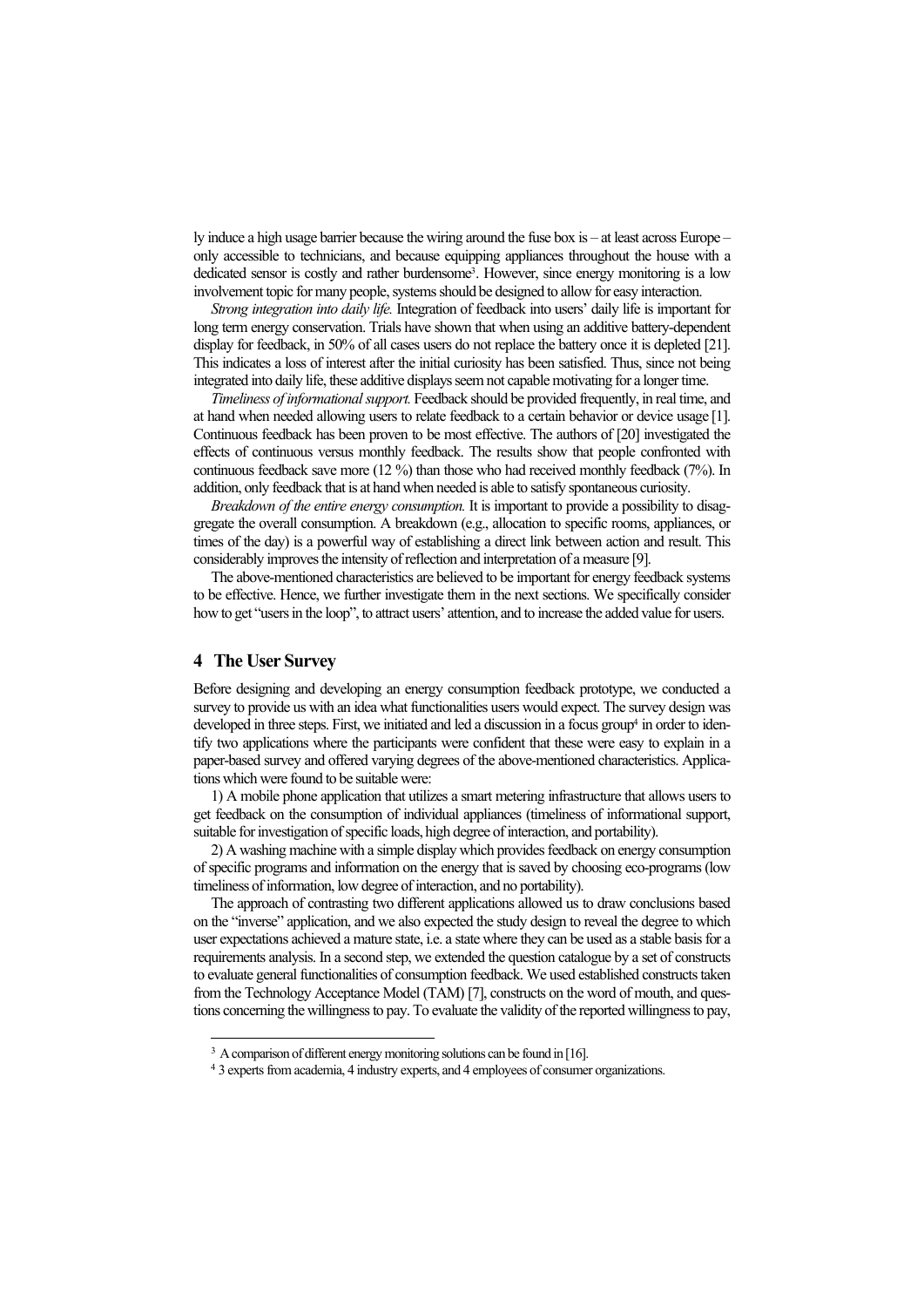we used a technique called framing. Framing means that information can be presented in different contexts which affect the perception of the information [14]. In a third step, we evaluated the comprehensibility by reviewing the constructs of the questionnaire with non-experts.

The survey was conducted at lively points throughout the city center of Zurich., Switzerland. 185 persons participated in the survey (50.3% male) with all age groups evenly represented. The sample was slightly biased as respondents with a higher education degree and an above–average income were overrepresented. However, we do not expect this to considerably reduce the validity of the findings. In the following, selected results of the survey are presented. Regarding the general attitude towards conserving energy, roughly 50% of the participants think it is rather cumbersome to save energy and not fun. In doing so, 89% like to be supported by innovative technology.

The left side of Fig. 1 depicts the comparison of the perceived usefulness and the intention to use of the mobile phone application with the washing machine display. The figure shows the mean as well as the standard deviation (as black error bars). The ratings for both applications are above average, with the mobile phone application performing worse over all the ratings. It was surprising to us that the washer application performed better than the mobile device with regard to the likelihood to recommend the application to a friend, the likelihood to use the application, and the expectation that the information would lead to energy savings. A potential explanation for this unexpected outcome is that the washer application had an inherent use case (the application domain "washing" and saving by selecting an "eco-program" was clear), while the innovative phone application had a more general and not very obvious use case ("you can follow your energy consumption and measure how much energy your devices consume, which can help you save").

In addition, we investigated the self-reported willingness to pay for a mobile application that allows for measuring the electricity consumption only. Knowing of the difficulty to obtain a reasonable indicator for a sales price with this method, we used the findings to get an indication for the relative price range, and for developing a better understanding on how stable the perceived value is. For that, we used two different, slightly modified versions of the questionnaire and distributed them half-half amongst the participants. The first version asked people for their willingness to pay, but not indicating the possible saving potential of such a technology measure. The second version indicated the monetary amount of potential savings (85\$), thereafter asking for the amount people would spend. While the mean values do not vary significantly between both versions, the median increases from 16\$ to 30\$ when presented the version with frame. Thus, by providing an annual saving value, participants were willing to pay a higher price for the application. In addition,



Fig. 1. User Assessment: Usefulness & intention to use (left) and desired functionalities (right).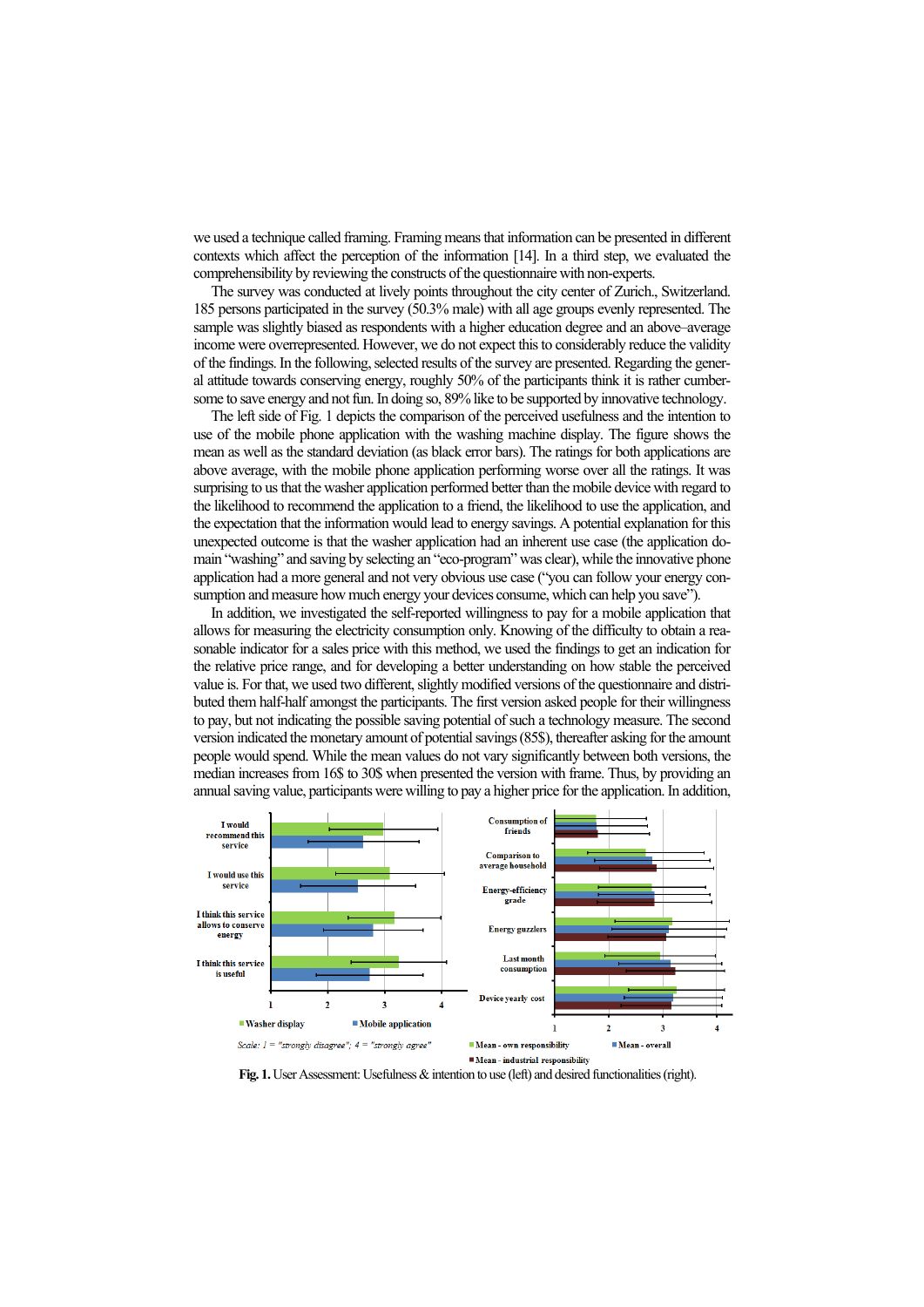the standard deviation decreases significantly. This effect is referred to as framing effect and highlights that the expectations are only vague. From these results we can conclude that the price regarding such a mobile phone application is not yet set. Participants have a general understanding that mobile phone applications are low-priced. On the other hand, the results also show that it is hard to determine the price for an innovative product that is not yet touchable and the price can be varied according to the context the application is presented.

In order to conserve energy, it is important to be aware of how much particular appliances consume as well as of effective measures that increase the energy-efficiency. Thus, we asked users with what information they would like to be provided on a mobile phone application. The right part of Fig. 1 shows the participants' assessment of the different functionalities offered. Besides depicting the overall mean of the whole sample and the standard deviation in error bars, the figure provides a more in-depth view on the mean of participants that regard energy conservation as their own responsibility  $(N=65)$  and those that believe it is industry's responsibility  $(N=120)$ . Those who strongly or slightly disagreed on the statement "The industry is primarily responsible for saving energy" (1 or 2 points on the four point Likert scale) belong to the first group. The second group consists of people who slightly or strongly agreed with the statement mentioned above (3 or 4 points). Overall, we find that participants prefer to be provided with the yearly cost of single appliances followed by the last month consumption and the biggest energy guzzlers of the household. However, users do not want to compare their consumption to the one of their friends or family. A closer look on the attitude of the participants reveals that participants who regard saving electricity as their own responsibility rate the identification of the biggest energy guzzlers significantly higher than others. We assume this goes along with their higher involvement and interest for both, their personal energy efficiency and defined measures that allow for conserving energy.

The survey results served as an indicative basis for our prototypical development. It encouraged us to offer a simple use case that makes the value of an innovative energy consumption feedback application clear even to individuals who are not familiar with the system. As an easy to explain use case, we identified a measurement function that can be explained as "learn how much a device consumes by just switching it on or off". On that basis yearly costs can be calculated and the biggest energy guzzlers can be identified.

However, the results on willingness to pay, perceived usefulness, and the intention to use the system also showed us that innovative services seem to go beyond the imagination of users. Thus, it is necessary to investigate possibilities of electricity consumption feedback on mobile phones in a controlled environment, ideally in a user study where users can get in touch with the application and where the understanding of the application`s functionalities can be guaranteed.

### **5 Experimental Setting**

In this section, we present the setting we used to evaluate the suitability of electricity consumption feedback on mobile phones. Our prototype [16, 22] consists of a backend architecture and an UI on the iPhone, and implements the above mentioned key feedback features. Being based on smart meters, which are currently rolled out in large numbers in Europe and in the U.S., the system requires no further modifications by the user. Thus, the necessary effort is limited to downloading an application, which leads to a low usage barrier.

By providing feedback through a mobile phone application, the prototype features both: feedback on a device that is already integrated in users' daily life, as well as the opportunity to provide immediate feedback that is at hand when needed. Through an interactive measurement functionality, the application not only allows users to monitor, measure, and compare the energy consump-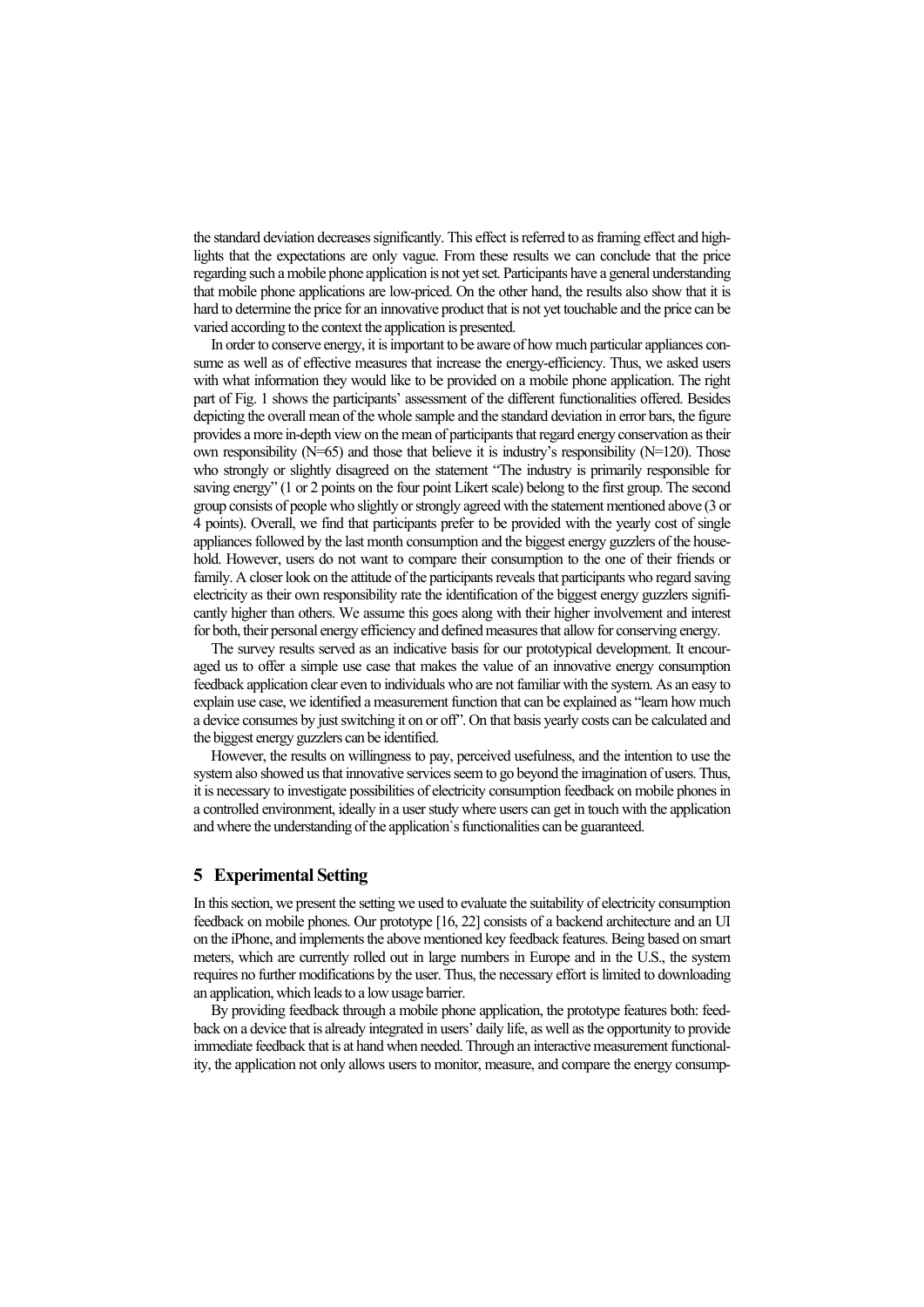tion of the entire household, but also the electricity consumption of individual devices. It thus allows for users to link specific actions to their effects and helps them to identify the biggest energy guzzlers, which is key to take effective energy conservation measures [19].

**The System Architecture** of our prototype consists of three independent, loosely coupled components: The *mobile phone application* is linked through *a gateway* to *a smart meter* which measures the total electricity consumption of all household devices. The gateway's function is to manage and provide access to the data acquired by the smart electricity meter, while the mobile phone application allows users to interactively monitor, measure, and compare their energy consumption in real time. The system is based on the REST (Representational State Transfer) paradigm [8]. It enables easy and seamless integration of physical resources to the Web and makes them available through URLs. Through providing a web-based interface to the smart meter, we allow for easy interoperability with other applications, such as the mobile phone application.

Compared to traditional electricity meters used today, a smart meter contains a communication interface that is intended to enable remote meter readings for billing purposes. In order to achieve real-time feedback, we extended the meter's capabilities to send out all available consumption data every second to a gateway, which parses and stores the received data in a SQL data base. A small Web server provides access to the gateway's functionalities and the meter readings through URLs. It further handles the incoming requests from the UI. A more detailed view on the system and the benefits gained by using embedded Web technologies can be found in [22].

**The User Interface.** The mobile phone application, realized on an iPhone 3GS, is used to provide electricity feedback. The UI consists of four main views (Fig. 2) – current power consumption, history, device inventory, and measurement – on which we elaborate in the following.

The *consumption view* is used to determine the real-time electricity usage of the entire electricity demand of the household. Once the view is active, the scale is auto-updated every second to provide instantaneous feedback. The color-coded intervals help users distinguish how high their current consumption is compared to their historic values. Red indicates a high, yellow a normal, and green a low consumption. Since an equidistant partition of the color ranges leads users to believe their consumption is seldom high, we tried experimenting with different interval sizes and ended up with a partition where the intervals correspond to the quantiles. The blue part of the scale depicts the level of the household standby electricity consumption (i.e., base load). It is determined by a weighted moving average of the consumption values measured between two and four o'clock in the morning. The weight for each new value taken into account corresponds inversely proportional to the difference between this value and the previous average consumption value.

The *history view* combines historical consumption feedback with budgeting and projections. The view's upper half depicts the historical consumption of the household in form of a line graph. Users can choose between different predefined time periods ranging from one hour to one year. The lower part of the screen can be changed to either display aggregated consumption or budget-



**Fig. 2.** The UI (left to right): Consumption view, history view, measurement view, and device inventory view.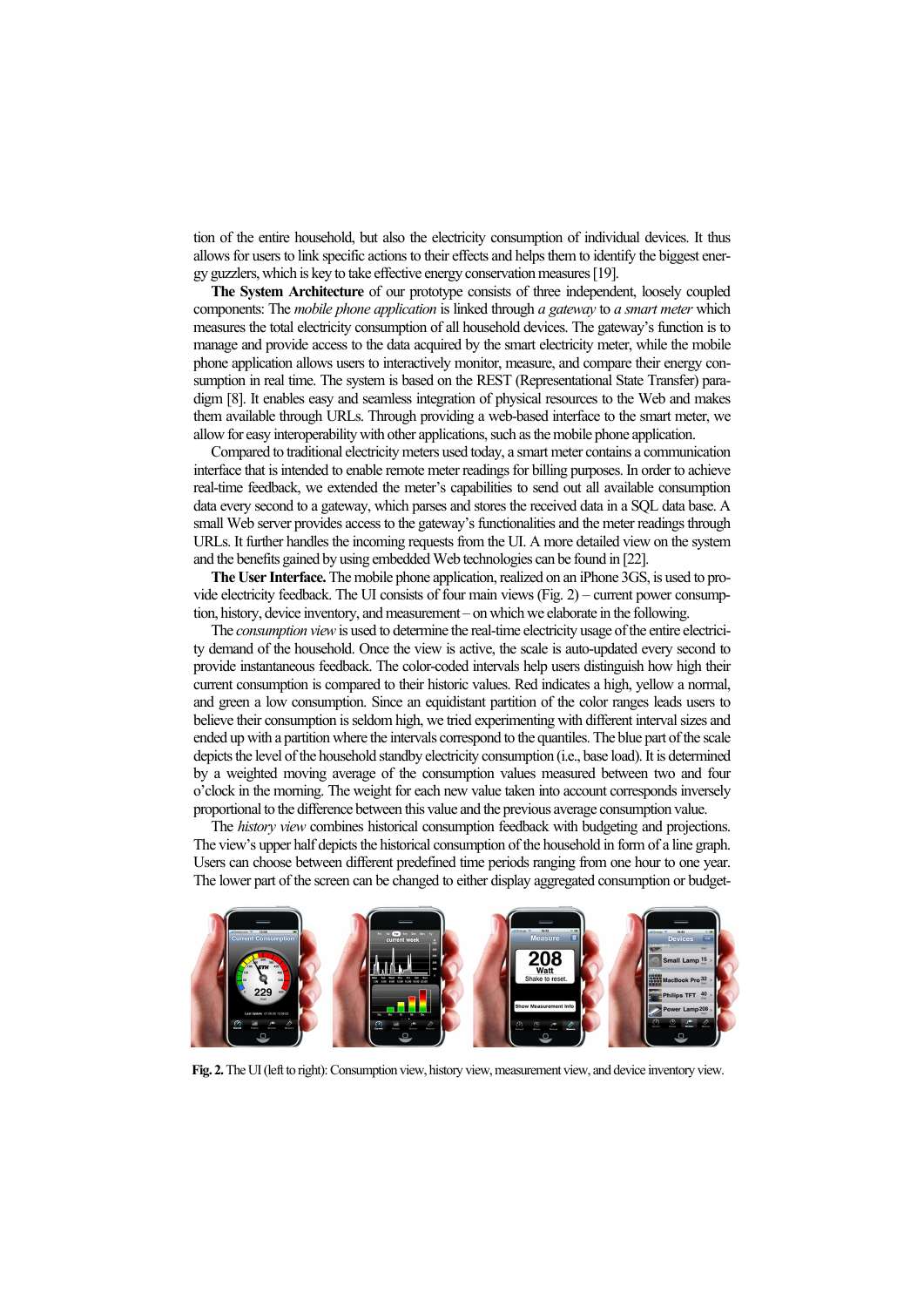ing and projections. For both the scale can be swapped between kWh and cost. Per default it shows the aggregated consumption of the last five selected periods (Fig. 2) and provides users with an easy way to identify at what times their accumulated consumption peaked. The bar scale is color-coded, providing users with feedback on how their consumption compares to a typical household with same characteristics (e.g., size, location). When changed to budgeting and projections, users can see their remaining budget on a bar that drains as budget runs out together with a projection of where their consumption is going to cease in case it remains at the current level. All calculations are done based on values users enter on the application's first startup.

The *measurement view* allows for users to interactively breakdown the entire electricity usage and to detect how much power switchable appliances consume in operation (and by unplugging the device also in standby). To perform a measurement, users simply activate the process by pressing the start button and thereafter switching the device under measurement on or off. The corresponding result is shown in two to ten seconds. Besides considering the increase or drop in real power, the measurement algorithm [24] also takes the different electric circuits and other physical variables, such as apparent power and power factor, into account. This allows determining on which circuit the switching event has occurred, and can be used for failure detection.

The *device inventory view* provides users with an overview of the previously measured devices as illustrated in Fig. 2. After measuring a device, users can personalize the measurement. The UI offers the possibility to take a picture of the appliance, adjust utilization on which incurred cost calculation is based, enter a location, and assign a device category. In case a category is selected, further category-specific information and guidance on how to save energy can be obtained.

#### **6 The User Study and Selected Study Results**

In the following, we first focus on the user study we conducted to evaluate the suitability of mobile phones as energy feedback devices, before we report on selected study results with respect to the application and the perceived value of different feedback functionalities.

**The User Study.** To evaluate which of our implemented functions are perceived as most valuable on a mobile phone, we conducted a user study with 25 participants of different background from students over marketing and sales persons to industry experts. Twelve of them were male (48%). We covered all age groups: 32% were between 18 and 25 years old, 28% between 26 and 35 years, 36% between 36 and 49 years, and 4% between 50 and 70 years.

The user study was divided into two parts: The first part aimed at familiarizing participants with the functionalities of the application. First, the consumption as well as standby consumption of five appliances (a light bulb, an energy saving lamp, a kettle, a game console, and a flat screen monitor) had to be measured by each participant (Fig. 3) to provide an idea of how easy it might become in the future to determine the consumption of different devices – compared to the rather cumbersome solutions that exist today. This also allowed us to validate the measurement functionality of the iPhone application. After that, we used a guided interview to explore and discover the different functionalities and their meanings. For that, each user had to accomplish different tasks which involved various implemented features (e.g., determine highest historical consumption or current consumption, how current consumption compares to historical, standby consumption, etc.) and aimed at gaining a solid understanding of the application.

The second part of the study consisted of a questionnaire that aimed at a general evaluation of the application and at assessing the functionalities that are perceived most valuable from a user perspective. The questionnaire was anonymously completed in an unobserved environment. We asked the participants to rate the importance of implemented as well as possible future functionali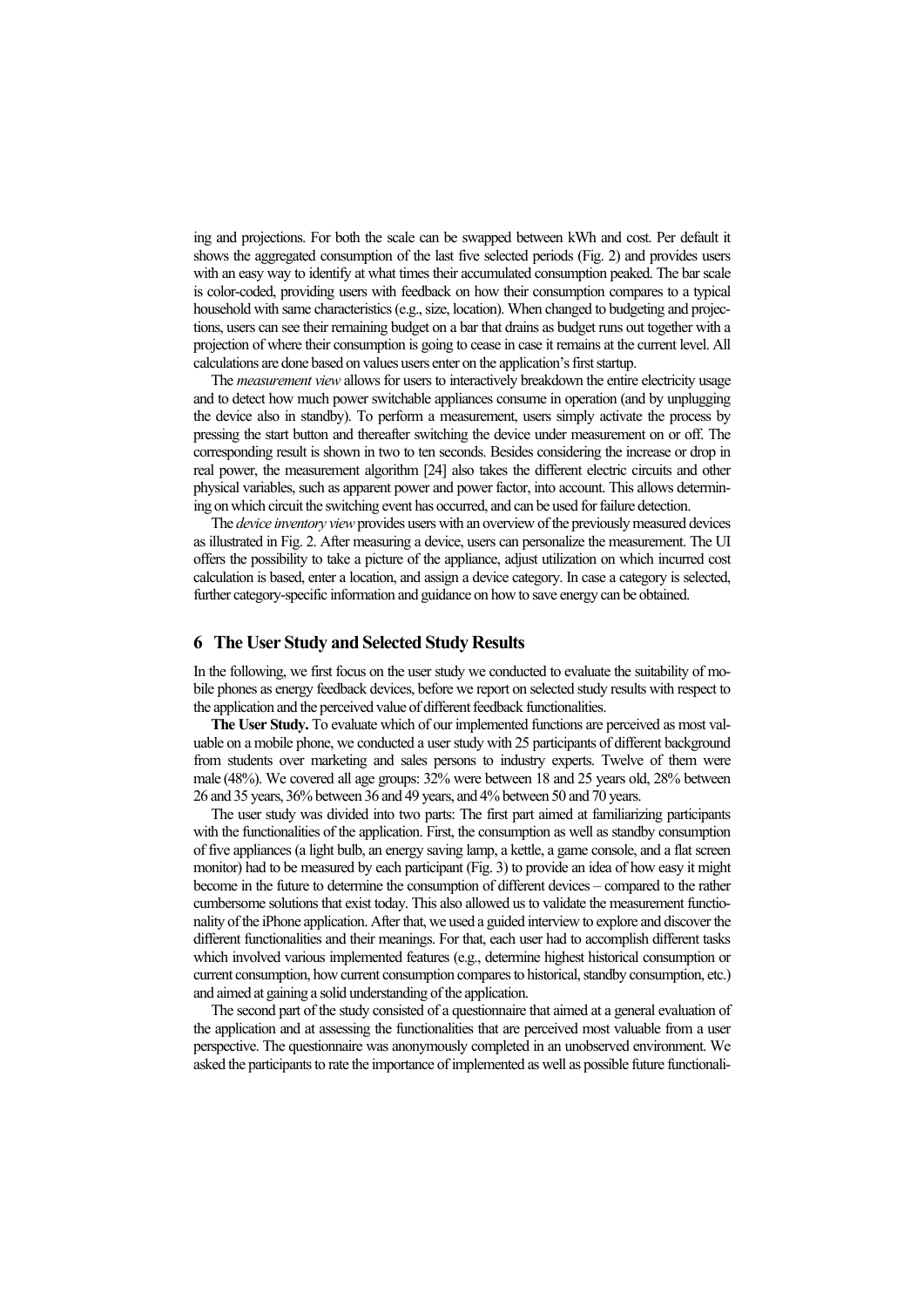ties. Moreover, users had to rate the complexity, usefulness, ease of use, ease of learning, and satisfaction of the mobile phone application. The latter four factors are taken from the USE, an established questionnaire for measuring the usefulness, satisfaction, and ease of learning of a UI by Lund [15]. Additionally, we asked the participants to indicate their intention to use (once a week, once a month, or never), and the willingness to tell their friends (word of mouth). All items were rated on a five-point Likert scale.

**Selected Study Results.** The general evaluation of the mobile applications shows that participants had understood the UI and the underlying functionalities. On a scale from one (lowest) to five (highest), participants rated the ease of use (4.04), ease of learning (4.04), and satisfaction with the application (4.16) all significantly above average (means in brackets). Taking into account that we covered a wide age range (18 to 51 years) and only five participants were iPhone users, we regard this as a very positive response for a prototypical application. General results also indicate that the feedback latency was perceived as more than satisfactory, the measurement functionality as easy to handle, and the individual views as easy to understand (Fig 3 right). Determining the consumption of individual devices, over all conducted measurements participants achieved an accuracy of ±5% compared to the real consumption we had previously verified.

The left of Fig. 4 illustrates the results for the mobile application assessment in terms of usefulness, intention to use, and word of mouth. Besides depicting the overall mean of the whole sample and the standard deviation in error bars, the figure provides a more in-depth breakdown in terms of technological affinity. It was assessed based on four items: 1) my friends and colleagues often ask me what I think about new telecommunication technologies, 2) my friends and colleagues are better informed about new technologies than me (inversed), 3) I am always up on the latest technologies in my area, and 4) I think it is fun to test new technologies. We calculated the average response for the four items after inverting question two. People with a scale mean of 3.64 or less were grouped to "not technological affine" (N=10), whereas people with a higher mean were assigned to the group "technological affine" (N=15). The evaluation on perceived usefulness, intention to use, and word of mouth was only marginally affected by the technology affinity (except frequency of use where the technophile users received higher scores). The application reached high scores especially for positive expectations towards saving effects and knowledge gains. Not surprisingly, technophile people indicate they would use the application more often than others. The word of mouth effect is significantly high. It thus offers potential for utilities or smart meter manufactures to positively influence their image providing such an application. A large part of the participants agrees that the application is useful. The prime use of the application – especially with technophobe participants – is seen in increasing the knowledge about the electricity consumption of individual devices. In consistence with the survey results, the claimed external social motivation ("demonstrate good behavior to others") to use such a mobile applica-



**Fig. 3.** User measuring the power consumption of a device (left) and evaluation of the iPhone application (right).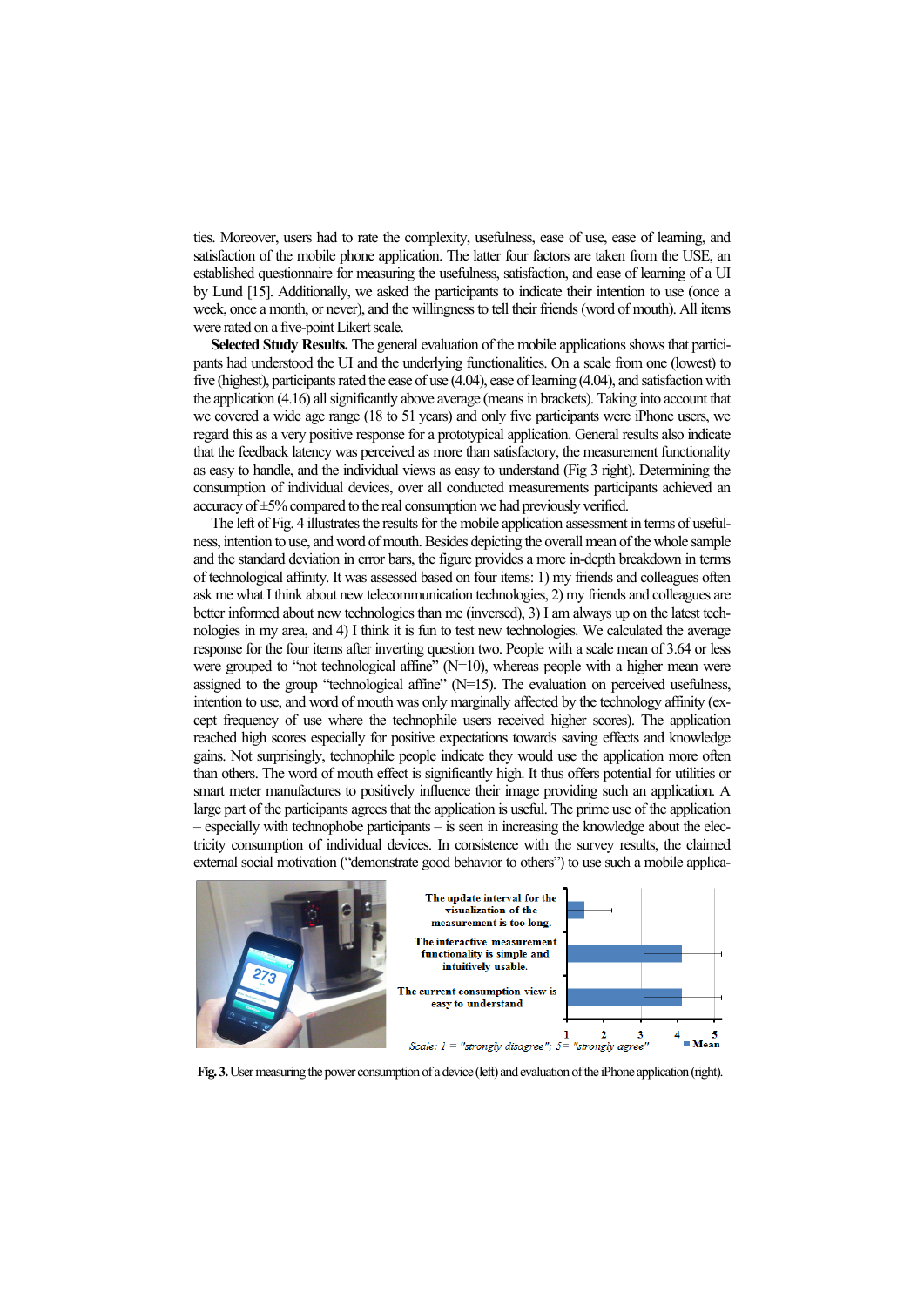tion remains low. Users in general do not feel the need to express their proenvironmental behavior to others (or are not willing to admit it), but technophile people would rather do it than non-affine.

In order to evaluate which functions with respect to energy feedback are perceived as most valuable on a mobile phone, we asked the participants to indicate their impressions on the following functionalities: Real-time visualization of the total consumption; visualization of the household's standby consumption; comparison of the current consumption with the historic consumption; costs of recent months; consumption of individual devices; consumption of recent months; projections of yearly cost on device level; efficiency grade of appliances; overview of biggest energy guzzlers; comparison of the consumption with the one of friends; possibility to show others my appliance pool; possibility to set a saving target.

Fig. 4 right provides an overview of the assessment of mobile electricity consumption feedback features. It depicts an in-depth view on the rating per functionality sorted in an ascending order according to the overall mean value (shown on the right). Overall, we find that participants value at-a-glance-feedback on their most prominent energy guzzlers most (mean of 4.72), followed by those functionalities that increase the knowledge about consumption or cost. The realtime view of the entire consumption achieves similar ratings with a mean of 4.6. For both, 96% of the participants indicated the importance of these functionalities. Down to a mean value of 4.16, still 80% of the participants perceive functionalities such as standby consumption and consumption of an individual device important. All these functionalities have in common that they provide an action-guiding feedback from which users can directly draw effective measures to lower their electricity usage. Surprisingly, cost of the recent months receives a high importance ranking of 84%, although the feature itself is not action-guiding. Below a mean value of 4.16 the picture changes. Those functionalities that present aggregated information from which people cannot imply a direct action (e.g., consumption of recent months, comparison of the current vs. historical



**Fig. 4.** Mobile application assessment: Usefulness, intention to use, and word of mouth (left). Mobile electricity feedback: Functionalities (right).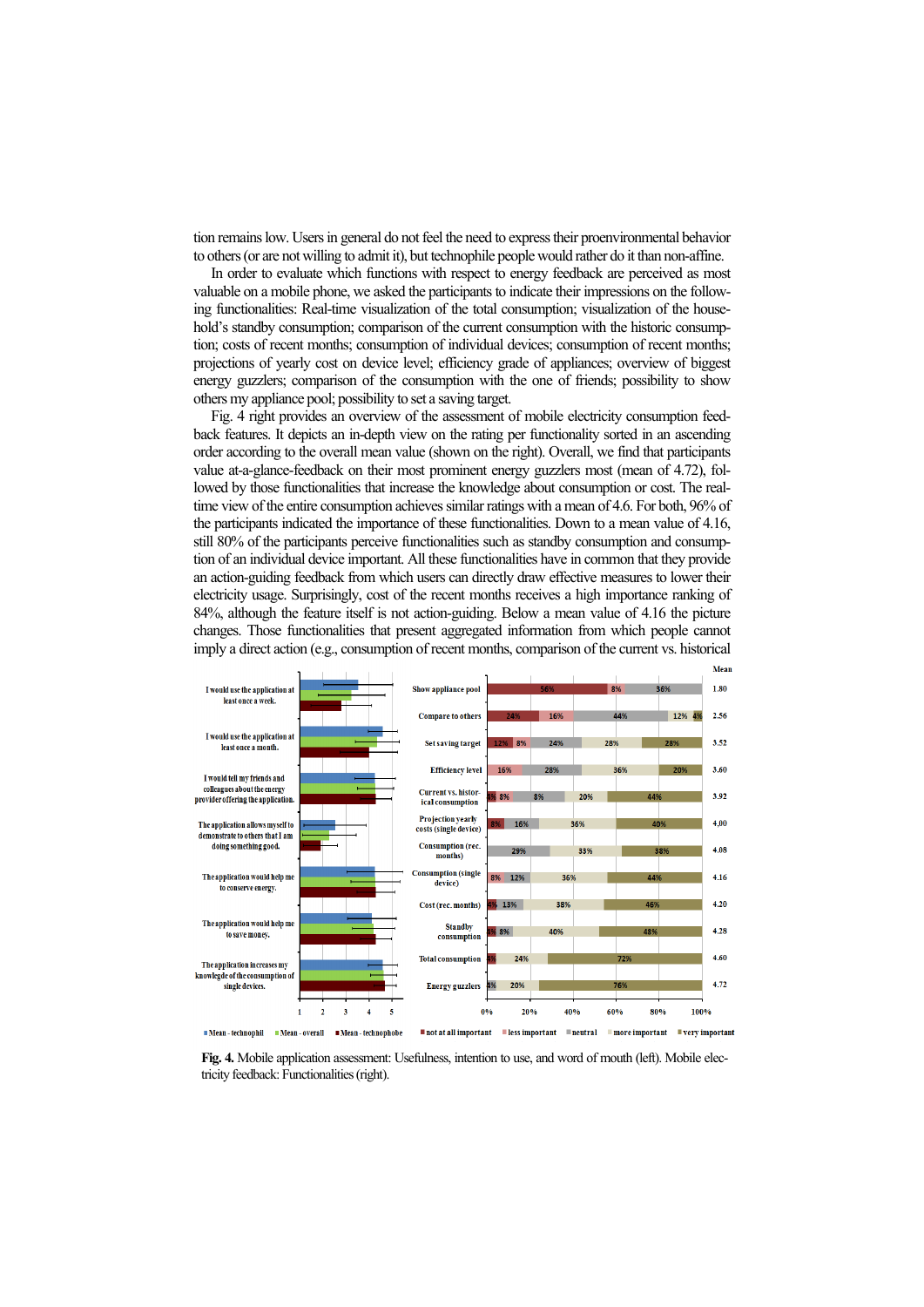consumption) receive significantly lower ratings and reside in the bottom half. Functions aiding users through motivational support (e.g., set a saving target) are not perceived as important, nor are those that deal with social aspects (e.g., compare to others). They reside in the bottom third and especially the latter two receive a low importance rating of 16% and 0% respectively. A closer look on the technological affinity reveals that in general technophiles rate the functionalities higher. However, technophobes value features that present action-guiding (e.g., energy guzzlers) and device-level information (e.g., consumption of an individual device) over aggregated information.

## **7 Discussion and Future Work**

Our contributions are threefold: First, we could confirm that the existence of a clear and simple to explain use case behind energy consumption feedback systems is a key success factor, whereas when left to the imagination of the potential users, energy consumption feedback applications receive only medium ratings. Second, we developed a system that implements several promising feedback features, and which succeeded to receive positive ratings from users. The findings can serve as a starting point for further application development in this field. And third, we tested the benefits and capabilities and confirmed the suitability of such a mobile phone application to serve as an energy feedback system in a user study. We also identified the functionalities that are perceived most valuable by users, in general and with regard to individual differences concerning technological affinity.

We consider the applied methodology to develop a prototype application based on preliminary interviews and a survey with diametric application scenarios to be well suited for application development at an early stage. It helped us to critically assess the user requirements and to extend the application's functionalities. Exposing people to a functioning prototype was crucial for us to gather experience with the application, while at the same time participants better understood the usefulness of the application. In order to get users in the loop, we implemented the most promising feedback features and evaluated the different functionalities with our application. We found that the knowledge-increasing functionalities as well as those from which monetary savings can be directly implied are perceived as most useful. In contrast, functionalities that present aggregated information receive lower scores. In addition, the survey results as well as the user study indicate that social motivation is so far not an important factor in terms of energy consumption feedback. In order to address different target groups, we focused on the individual difference between technologically and non-technologically oriented people. To target the latter ones, a closer look revealed that it is important to implement simple, easy to understand, and action-guiding feedback that goes beyond aggregated information, such as a list of energy guzzlers.

Another important aspect is the interactivity of energy consumption feedback that is introduced through the mobile phone application. We believe that this is key to get users involved into energy conservation. The measurement functionality, which allows users to determine the consumption of individual devices, is a good example how interactivity can be used in this context. It easily enables users to familiarize with their energy consumption. However, providing feedback to get users in the loop is just the first step. As our results show, participants are more likely to use the application once a month rather than once a week without additional measures. Thus, it will be crucial to develop concepts that aim at keeping users in the loop. Besides further analyzing which functions users expect, our future work will investigate engagement strategies (e.g., competitions, alerts, and bonus points) to further involve users after their initial curiosity has been satisfied. Overall, we believe that the user-in-the-loop-paradigm together with automated energy saving systems can contribute considerably to mitigate energy consumption.